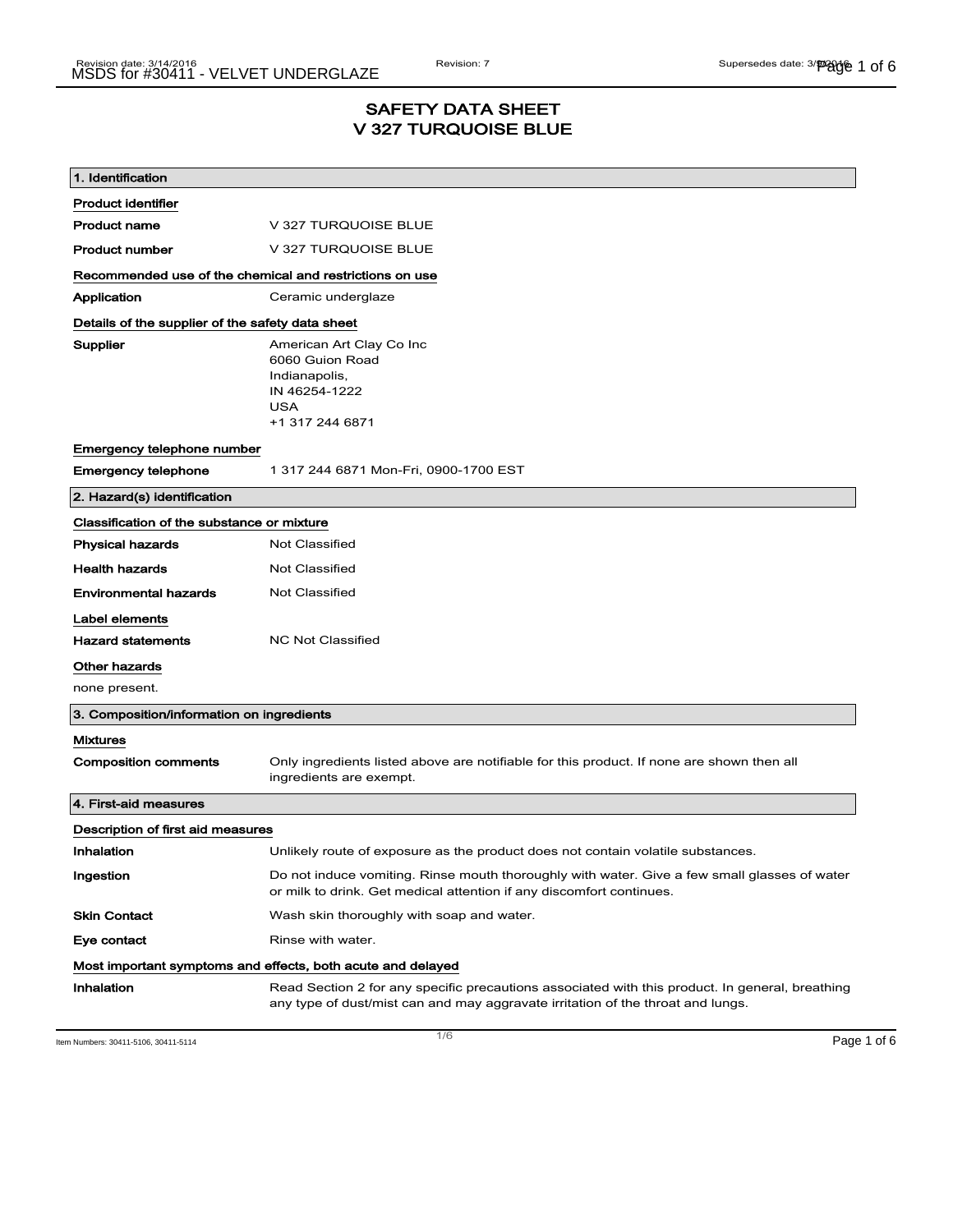| Ingestion                                                    | Read Section 2 for any specific precautions associated with the use of this product. Products<br>with specific warnings about ingestion will give guidance there.                                                                                                                                           |  |
|--------------------------------------------------------------|-------------------------------------------------------------------------------------------------------------------------------------------------------------------------------------------------------------------------------------------------------------------------------------------------------------|--|
| <b>Skin contact</b>                                          | Read Section 2 for any specific precautions associated with the use of this product. In general<br>most ceramic glazes, clays and special products will tend to have a drying effect on the skin<br>and may cause some sensitivity to users with sensitive skin.                                            |  |
| Eye contact                                                  | Read Section 2 for any specific precautions associated with the use of this product. In general<br>most ceramic and special products contain materials that maybe abrasive to eyes. Keeping<br>materials from contacting the eyes is prudent. If contact does occur, flush with clean water, do<br>not rub. |  |
|                                                              | Indication of immediate medical attention and special treatment needed                                                                                                                                                                                                                                      |  |
| Notes for the doctor                                         | Treat symptomatically.                                                                                                                                                                                                                                                                                      |  |
| 5.Fire-fighting measures                                     |                                                                                                                                                                                                                                                                                                             |  |
| Extinguishing media                                          |                                                                                                                                                                                                                                                                                                             |  |
| Suitable extinguishing media                                 | Use fire-extinguishing media suitable for the surrounding fire.                                                                                                                                                                                                                                             |  |
| Special hazards arising from the substance or mixture        |                                                                                                                                                                                                                                                                                                             |  |
| <b>Specific hazards</b>                                      | The product is not believed to present a hazard due to its physical nature.                                                                                                                                                                                                                                 |  |
| Advice for firefighters                                      |                                                                                                                                                                                                                                                                                                             |  |
| Special protective equipment<br>for firefighters             | Use protective equipment appropriate for surrounding materials.                                                                                                                                                                                                                                             |  |
| 6. Accidental release measures                               |                                                                                                                                                                                                                                                                                                             |  |
|                                                              | Personal precautions, protective equipment and emergency procedures                                                                                                                                                                                                                                         |  |
| Personal precautions                                         | For personal protection, see Section 8.                                                                                                                                                                                                                                                                     |  |
| <b>Environmental precautions</b>                             |                                                                                                                                                                                                                                                                                                             |  |
| <b>Environmental precautions</b>                             | Please read Section 2 completely. If any environmental warnings such as; H411 or H412 are<br>listed in Section 2, please use appropriate procedures when disposing of product and<br>container. Do not put materials into waterways or sewers.                                                              |  |
| Methods and material for containment and cleaning up         |                                                                                                                                                                                                                                                                                                             |  |
| Methods for cleaning up                                      | Collect spillage for reclamation or absorb in vermiculite, dry sand or similar material.                                                                                                                                                                                                                    |  |
| Reference to other sections                                  | For waste disposal, see Section 13. For personal protection, see Section 8.                                                                                                                                                                                                                                 |  |
| 7. Handling and storage                                      |                                                                                                                                                                                                                                                                                                             |  |
| Precautions for safe handling                                |                                                                                                                                                                                                                                                                                                             |  |
| Usage precautions                                            | Read label before use. Do not eat, drink or smoke when using this product. Good personal<br>hygiene procedures should be implemented. Wash hands and any other contaminated areas<br>of the body with soap and water before leaving the work site.                                                          |  |
| Conditions for safe storage, including any incompatibilities |                                                                                                                                                                                                                                                                                                             |  |
| <b>Storage precautions</b>                                   | Store in tightly-closed, original container in a dry and cool place.                                                                                                                                                                                                                                        |  |
| Specific end uses(s)                                         |                                                                                                                                                                                                                                                                                                             |  |
| Specific end use(s)                                          | The identified uses for this product are detailed in Section 1.2.                                                                                                                                                                                                                                           |  |
| 8. Exposure Controls/personal protection                     |                                                                                                                                                                                                                                                                                                             |  |

Item Numbers: 30411-5106, 30411-5114  $2/6$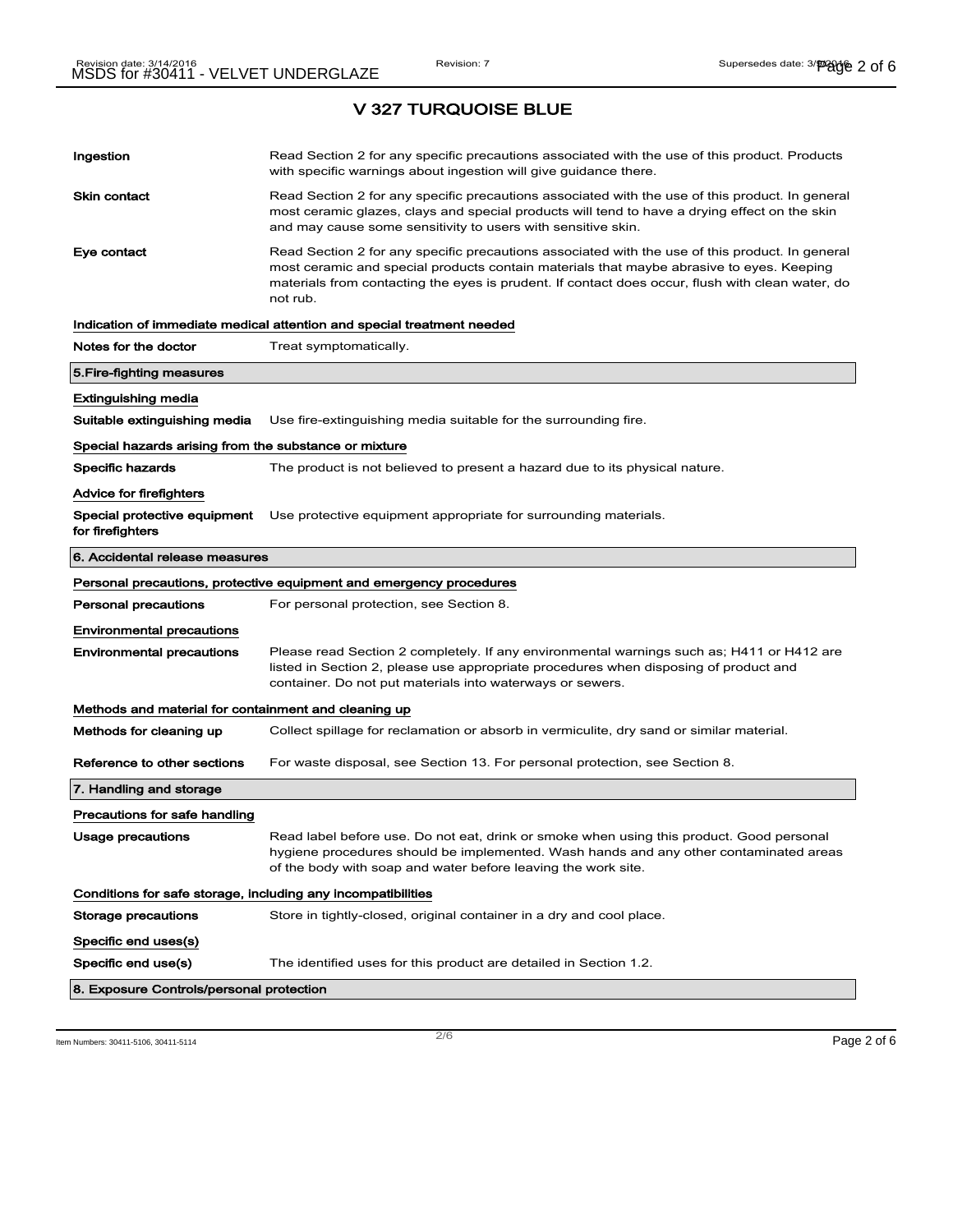| Ingredient comments                 | Only ingredients listed n Section 3 are notifiable for this product. If none are shown then all<br>ingredients are exempt.                                                                                           |
|-------------------------------------|----------------------------------------------------------------------------------------------------------------------------------------------------------------------------------------------------------------------|
| <b>Exposure controls</b>            |                                                                                                                                                                                                                      |
| Appropriate engineering<br>controls | No specific ventilations requirements unless the "FAN" pictogram is shown above or specified<br>in Section 2.                                                                                                        |
| Eye/face protection                 | No specific eye protection required unless the "EYE PROTECTION" pictogram is shown<br>above or specified in Section 2.                                                                                               |
| <b>Hand protection</b>              | No specific hand protection required unless the "HAND PROTECTION" pictogram is shown<br>above or specified in Section 2.                                                                                             |
| Hygiene measures                    | Using good personal hygiene practices is always appropriate. Keeping a clean work space,<br>cleaning up properly when done, and not eating, drinking or smoking when using this product.                             |
| <b>Respiratory protection</b>       | No specific respiratory protection required unless the "RESPIRATOR" pictogram is shown<br>above or specified in Section 2. Using the appropriate certified protection for the operation is<br>important if required. |

#### 9. Physical and Chemical Properties

# Information on basic physical and chemical properties

| Appearance                                      | Colored liquid.           |
|-------------------------------------------------|---------------------------|
| Color                                           | Various colors.           |
| Odor                                            | Almost odorless.          |
| Odor threshold                                  | No information available. |
| рH                                              | 6-8                       |
| Melting point                                   | No information available. |
| Initial boiling point and range                 | No information available. |
| <b>Flash point</b>                              | No information available. |
| <b>Evaporation rate</b>                         | No information available. |
| Flammability (solid, gas)                       | No information available. |
| Upper/lower flammability or<br>explosive limits | No information available. |
| <b>Vapour pressure</b>                          | No information available. |
| <b>Relative density</b>                         | Greater than 1.0          |
| Solubility(ies)                                 | Not applicable.           |
| <b>Partition coefficient</b>                    | No information available. |
| <b>Auto-ignition temperature</b>                | Not applicable.           |
| <b>Decomposition Temperature</b>                | No information available. |
| <b>Viscosity</b>                                | No information available. |
| <b>Explosive properties</b>                     | none                      |
| Oxidising properties                            | none                      |
| Other information                               | Not applicable.           |

Item Numbers: 30411-5106, 30411-5114 Page 3 of 6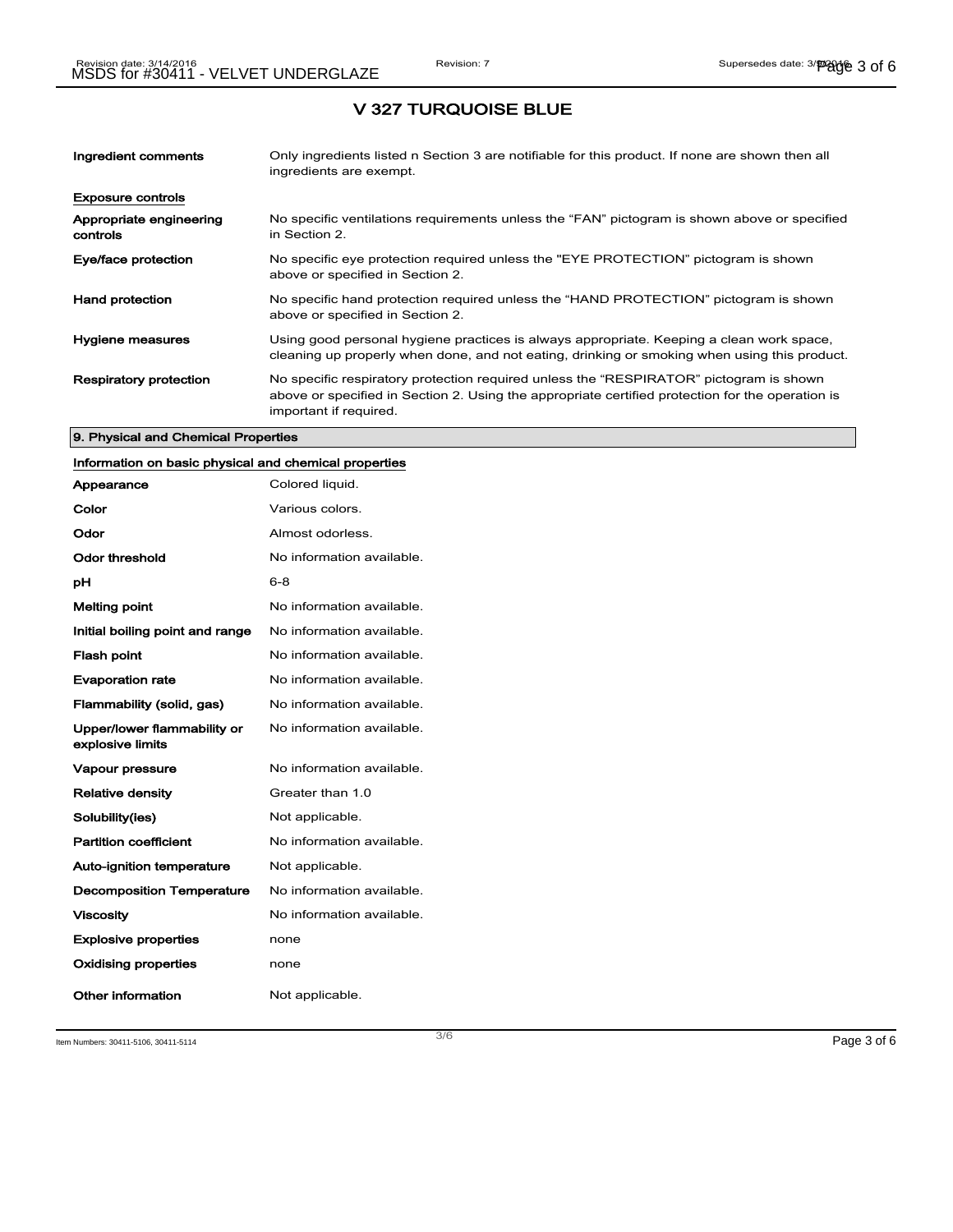# 10. Stability and reactivity Reactivity There are no known reactivity hazards associated with this product. Stability Mo particular stability concerns. Possibility of hazardous reactions None known. Conditions to avoid None known. Materials to avoid None known. Hazardous decomposition products None known. 11. Toxicological information Information on toxicological effects Toxicological effects Please read Section 2 thoroughly to understand the toxicological risks, (if any) and precautions for safe use (if any). Skin corrosion/irritation Skin sensitization **Skin sensitisation** Based on available data the classification criteria are not met. Eye contact May cause temporary eye irritation. 12. Ecological Information Ecotoxicity Please read Section 2 completely. If any environmental warnings such as; H411 or H412 are listed in Section 2, please use appropriate procedures when disposing of product and container. Do not put materials into waterways or sewers. **Toxicity** Toxicity **Please read Section 2 completely. If any environmental warnings such as; H411 or H412 are** listed in Section 2, please use appropriate procedures when disposing of product and container. Do not put materials into waterways or sewers. Persistence and degradability Persistence and degradability No data available. Biodegradation Not inherently biodegradable. Bioaccumulative potential Partition coefficient No information available. Mobility in soil Mobility **Semi-mobile.** Results of PBT and vPvB assessment Results of PBT and vPvB assessment This product does not contain any substances classified as PBT or vPvB. Other adverse effects

## V 327 TURQUOISE BLUE

Item Numbers: 30411-5106, 30411-5114 Page 4 of 6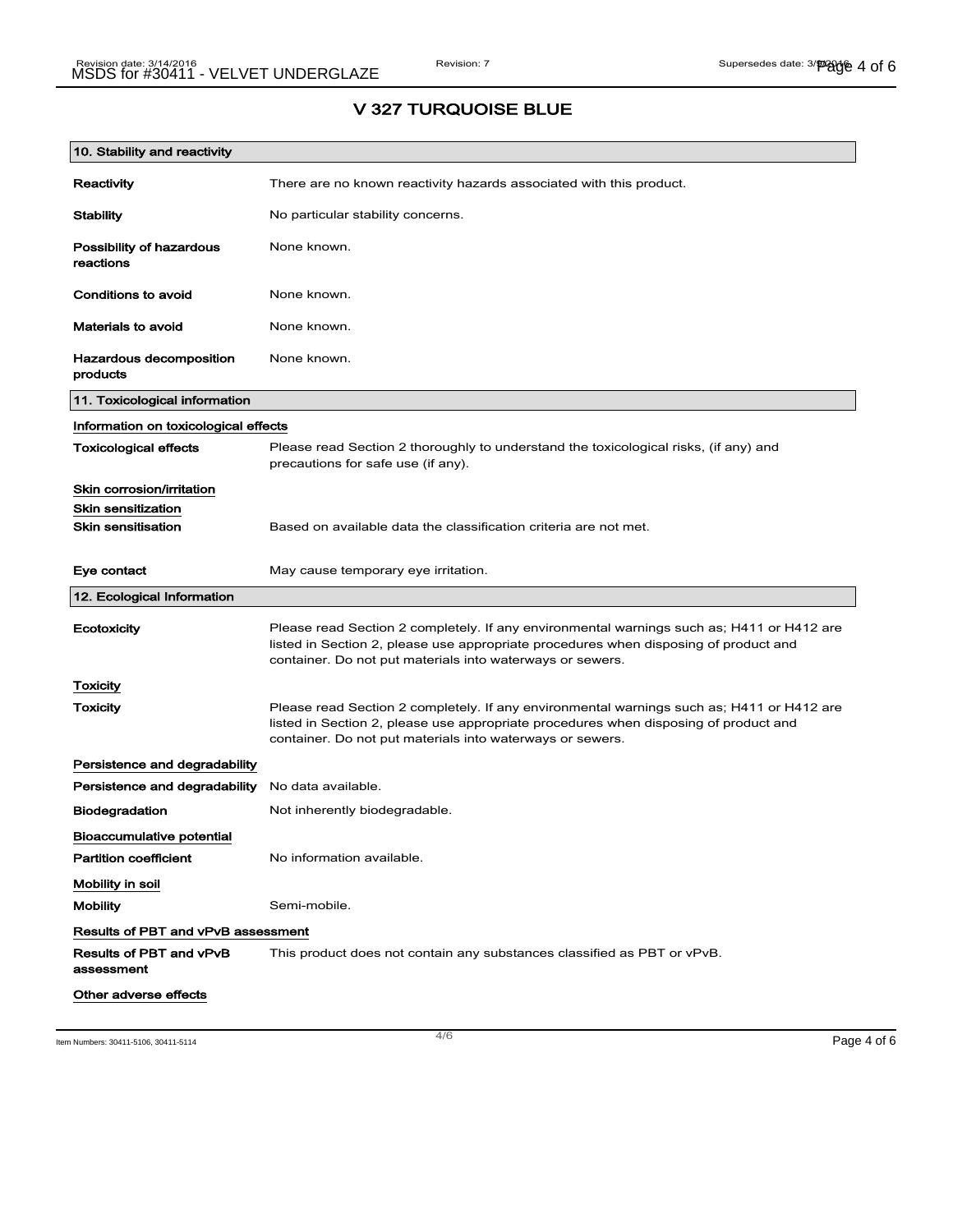| Other adverse effects                                                                                                                                                                                                                             | None known.                                                                                                                                                                                  |  |  |
|---------------------------------------------------------------------------------------------------------------------------------------------------------------------------------------------------------------------------------------------------|----------------------------------------------------------------------------------------------------------------------------------------------------------------------------------------------|--|--|
| 13. Disposal considerations                                                                                                                                                                                                                       |                                                                                                                                                                                              |  |  |
| Waste treatment methods                                                                                                                                                                                                                           |                                                                                                                                                                                              |  |  |
| General information                                                                                                                                                                                                                               | Dispose of waste product or used containers in accordance with local regulations When<br>handling waste, the safety precautions applying to handling of the product should be<br>considered. |  |  |
| 14. Transport information                                                                                                                                                                                                                         |                                                                                                                                                                                              |  |  |
| General                                                                                                                                                                                                                                           | The product is not covered by international regulations on the transport of dangerous goods<br>(IMDG, IATA, DoT).                                                                            |  |  |
| <b>UN Number</b>                                                                                                                                                                                                                                  |                                                                                                                                                                                              |  |  |
| Not applicable.                                                                                                                                                                                                                                   |                                                                                                                                                                                              |  |  |
| UN proper shipping name                                                                                                                                                                                                                           |                                                                                                                                                                                              |  |  |
| Not applicable.                                                                                                                                                                                                                                   |                                                                                                                                                                                              |  |  |
| Transport hazard class(es)                                                                                                                                                                                                                        |                                                                                                                                                                                              |  |  |
| No transport warning sign required.                                                                                                                                                                                                               |                                                                                                                                                                                              |  |  |
| Packing group                                                                                                                                                                                                                                     |                                                                                                                                                                                              |  |  |
| Not applicable.                                                                                                                                                                                                                                   |                                                                                                                                                                                              |  |  |
| <b>Environmental hazards</b>                                                                                                                                                                                                                      |                                                                                                                                                                                              |  |  |
| <b>Environmentally Hazardous Substance</b><br>Please refer to Section 2 for any environmental hazards associated with this product. If H411/H412 warnings are shown then<br>please verify packaging and labeling requirements for larger volumes. |                                                                                                                                                                                              |  |  |
| Special precautions for user                                                                                                                                                                                                                      |                                                                                                                                                                                              |  |  |
| Not applicable.                                                                                                                                                                                                                                   |                                                                                                                                                                                              |  |  |
| <b>Transport in bulk according to</b> Not applicable.<br>Annex II of MARPOL 73/78<br>and the IBC Code                                                                                                                                             |                                                                                                                                                                                              |  |  |
| 15. Regulatory information                                                                                                                                                                                                                        |                                                                                                                                                                                              |  |  |
| <b>US State Regulations</b><br>None of the ingredients are listed or exempt.                                                                                                                                                                      | California Proposition 65 Carcinogens and Reproductive Toxins                                                                                                                                |  |  |
| Inventories<br>Canada - DSL/NDSL<br>All the ingredients are listed or exempt.                                                                                                                                                                     |                                                                                                                                                                                              |  |  |
| <b>US-TSCA</b>                                                                                                                                                                                                                                    |                                                                                                                                                                                              |  |  |

All the ingredients are listed or exempt.

#### US - TSCA 12(b) Export Notification

All the ingredients are listed or exempt.

#### 16. Other information